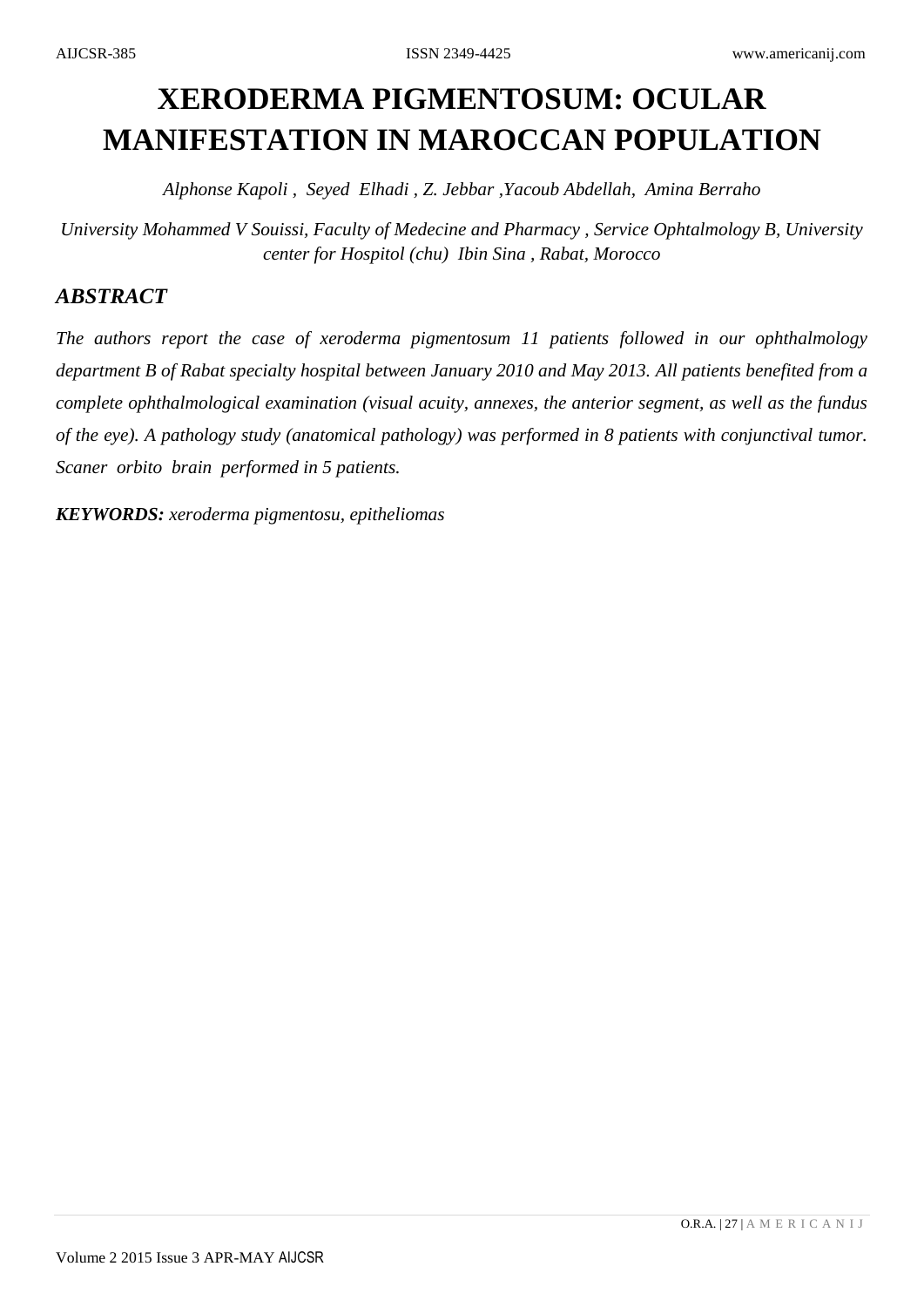# **INTRODUCTION**

Xeroderma pigmentosum (XP) is a rare genetic disease, transmitted in an autosomal recessive way and clinically characterized by extreme cutaneous photosensitivity, pigmentary abnormalities of the sun-exposed skin, an increased risk of developing skin cancers as well as ophthalmologic abnormalities and neurological disorders (4).

Pakosi (1863), first described this condition and gave it a name in connection with the identified symptoms such as dry (xero) skin (dermo) and abnormal pigmentation of the sun-exposed skin (pigmentosum).

The estimated prevalence of xeroderma pigmentosum in the United States and Europe is 1/300.000 compared to the 1/100.000 in Japan. However, in the Middle East and Maghreb , XP is more frequent in some regions where the existence of large families is characterized by high rate of consanguinity(2).

The aim of the study is to analyse the ophthalmological, diagnostic and therapeutic phenomena in patients with xeroderma pigmentosum.

# **MATERIELS AND METHOD**

This is a retrospective study of 11 patients that have been treated, from January 2010 to May 2013, in the ophthalmology department of the hospital specialties of Rabat.

All patients benefited from a complete ophthalmological examination (visual acuity, annexes, the anterior segment, as well as the fundus of the eye).

A pathology study (anatomical pathology) was performed in 8 patients with conjunctival tumor. Scaner orbito brain performed in 5 patients.

#### **RESULT**

The average age of our patient was 14, in which 63.3% of females. The initial visual acuity in 4 patients was less than or equal to 4/10 (36.36%).

The histological variable of the type: Carcinoma in situ "conjunctiva of the eye" was found in 5 patients (45.5% of cases), squamous cell carcinoma was found in 2 patients (18.18% of cases) , Carpillary hemangioma was found in 1 patient (o 9.00% of cases), VogtKoyanagi harada disease was found in 1 patient (9.09% of cases), Bowenoid keratosis was found in 1 patient (9.09% of cases), Keratitis was found in 1 patient (9.09% of cases).

Cases of consanguinity were found in 7 patients (63.63% of cases). The excision of the tumor was performed in 6 patients (54.54% of cases) as well as the enucleation in 1 patient (or 9.09% of cases). Recurrence was observed/found in 1 patient (9.09%) after the excision.

### **DISCUSSION**

Xeroderma pigmentosum is a serious hereditary disease, causing loss of strength, and manifested by photo-induced skin changes often associated with ocular lesions and sometimes neurological (1).

The diagnosis of xeroderma pigmentosum is easily noticeable at its later stage in clinical environments. On the other hand, in a family environment or elsewhere, the diagnosis is difficult at start. The first signs may be interpreted as single sunburn or photosensitivity or as atopic dermatitis.

The repetition of erythema in photo exposed areas; its persistent and intense abnormal characteristic relative to the sunlight should bring our attention and consider an abnormal hypersensitivity to sunlight. The test undergone to repair the DNA after being exposed to UV (unscheduled DNA synthesis) (UDS**)** will allow to confirm the diagnosis of xeroderma pigmentosum (2).

The medical care of xeroderma pigmentosom is very complex and there seem to be no curative treatment. The treatment is based the prevention of ultraviolet rays, intensive use of sunscreen, glasses with lenses made of polycarbonate (materials that are resistant to ultra-violet). The use of hats, masks, gloves and protective clothing to ultra-violet rays are also included.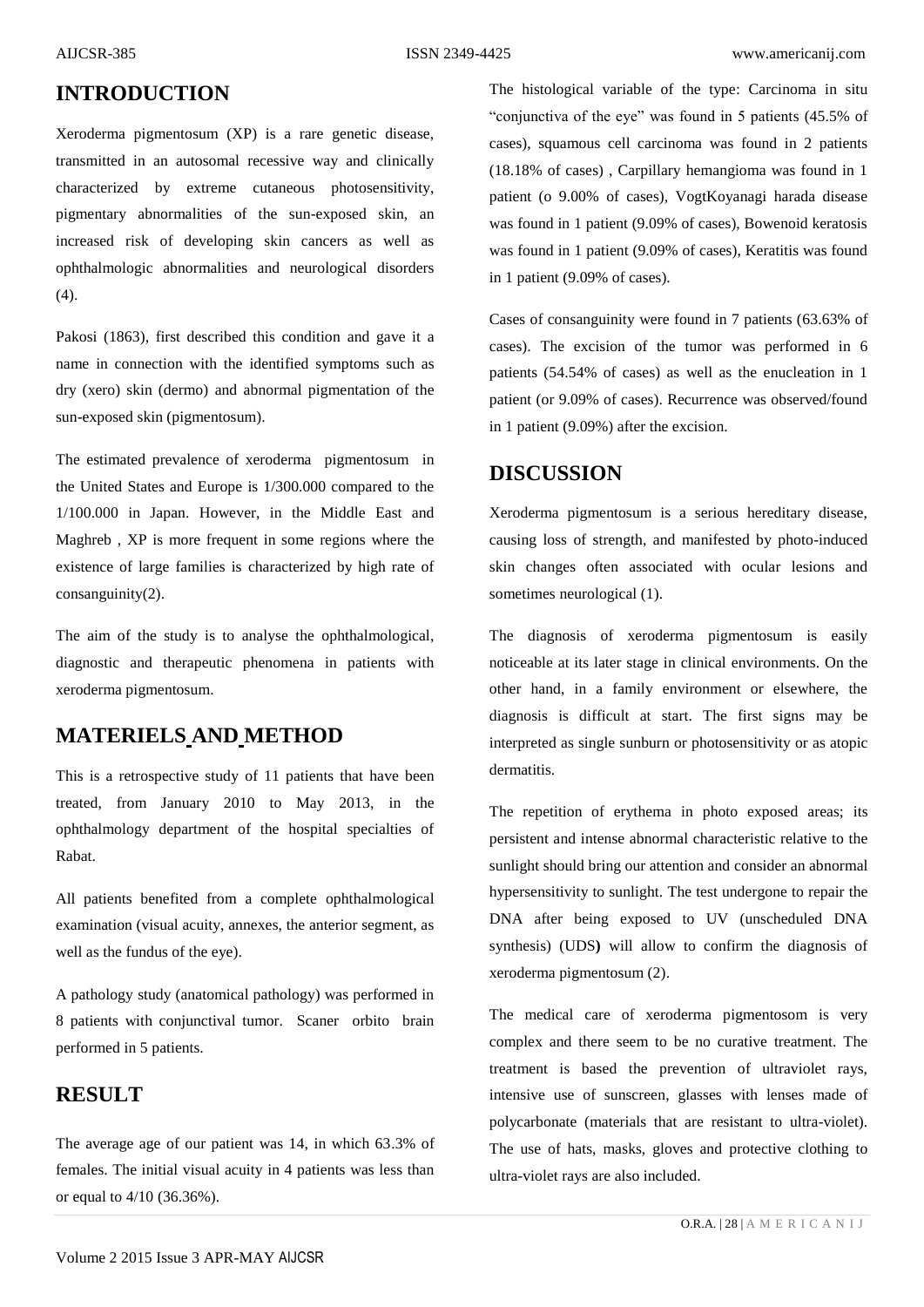Currently the medical care benefits from the contribution of the gene therapy, which consists of introducing a gene of therapeutic interest into a target cell for the production of the

missing protein (deficient cell) or a signal that will kill the infected or cancerous cells.

#### Strategic diagram of gene therapy for the xeroderma pigmentosum



**Step 2:**

The epithelium is rebuilt from the treated cells (transgenic).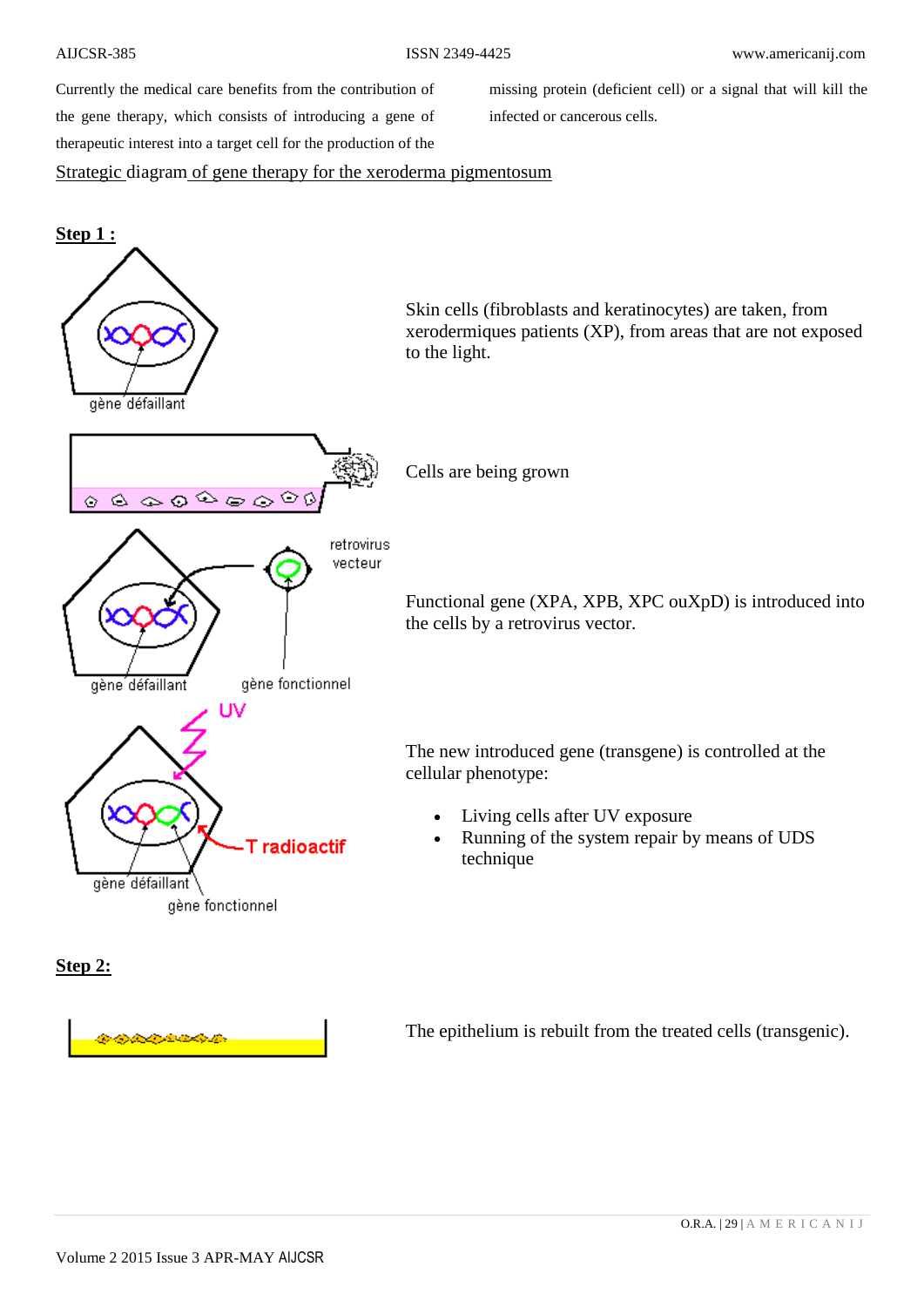

The running of the system repair is controlled at the tissue level.

**Step 3:**



Patients skin graft



The ocular manifestations such as photophobia, lacrimation, and conjunctivitis are the earliest signs. Eyelids and cornea (often) follow next: atrophy, scleroderma, ectropion, ulceration, neoplasms as well as sclero-corneal limbus. Eyelids are the most affected (80% of cases), with blepharitis signs, athropy developing towards entropion and ectopion retractable (1). Whereas conjonctival affection represents 25 to 35% of cases (1) though in our study, the affection represents 81.81% of cases. The epitheliomas (In situ carcinoma, squamous cell) carcinomas represent the most frequent ocular affection, like in our study, 7 patients (63.63%) have been affected by epitheliomas. If we compare our results, sampling 11 cases, with the ones found by EL BERDAOUI. N in 2009, sampling 22 cases, we would therefore say that sample was less representative than his.



Uvea affection is rare, the xeroderma pigmentation together with Vogt Koyanagi Harada disease have never been described in literature reviews, but in our study, due to a high rate of consanguineous marriage in the Moroccan population and the muslim culture, and the presence of the disease in the Mediterranean region, 1 patient was affected by Vogt Koyanagi Harada. The excision of the tumour remains the first choice of therapy for patients suffering from xeroderma pigmentosum. However, the risk of recurrence is more frequent, in our case; the recurrence of the tumour was observed in 1 out of 8 patients (12.5%) who benefited from the excision of the tumour. Our result is lower than the one found by YAKOUBI S in 2011, 5 out of 13 patients (38.4%).